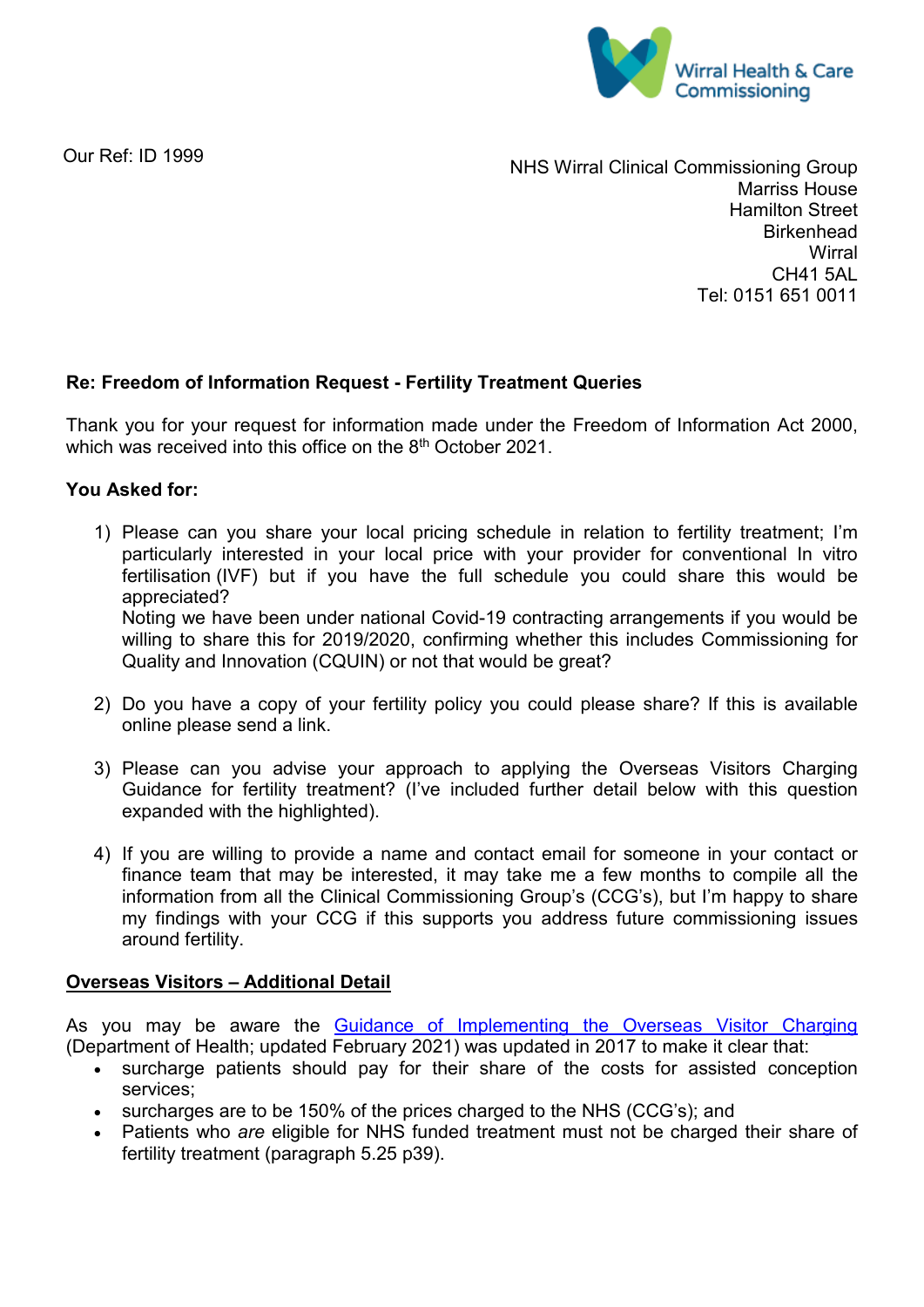We have been looking to implement in Sheffield and initial research indicates that there are differing positions regionally and nationally across CCG's about how the surcharge is applied. Despite attempts to get a national steer from the Department of Health, no additional guidance has been made available as to how to determine the percentage of the costs attributable to each individual partner, thus which is recoverable from the Overseas visitor. Initial research indicates that there are approximately 4 different options which may have been implemented:

**Option 1)** Some CCG's have deemed that one party being an overseas visitor deems the couple ineligible.

**Option 2)** Some CCG's have not yet implemented the Overseas Visitors Guidance and are allowing the couple to have treatment funded by the NHS whilst either clarity is gained nationally, or other local areas decide, allowing them a baseline to implement.

**Option 3)** There is an option to split the charge 50/50 on the basis that the outcome of the treatment is to enable a couple to conceive. The argument for this is that treatment should be outcome focussed, however, the argument against this is that an NHS patient could inadvertently end up paying for treatment done to themselves (i.e. if an NHS female patient needs 60% of treatment and an Overseas male 40%, the couple will be charged 50% and hence 10% of NHS entitled treatment has been charged).

**Option 4)** A split for the costs of treatment is broken down, assigned to either a male or female partner and this proxy is used to determine who pays for which percentage of the treatment:

- E.g. one Trust have chosen 60% female/40% male split with another 65% female / 40% male
- St. Bartholomew's Hospitals NHS Trust (Barts) in London have compared costs for male/female elements of the actual treatment since 2018 and concluded that a 65% female/35% male split.

To support this piece of work I was wondering if you would be able to share your approach to the Overseas Visitors Guidance for Fertility Treatment. i.e. did you implement any of the options or one we have not considered above, and if so how did you determine the split (i.e. with your providers, with engagement from patients, national guidance, regionally etc.)?

# **Our Response:**

1. Please see the table below for further details.

| <b>Provider</b>                                          | 19/20 Local IVF Tariff |
|----------------------------------------------------------|------------------------|
| Countess of Chester Hospital NHS Foundation Trust (COCH) | £4,294.00              |
| Liverpool Women's Hospital NHS Foundation Trust (LWH)    | £4,333.00              |

2. The Subfertility policy is published on the NHS Wirral Clinical Commissioning Group (CCG) website. Please click on the link below for further information. <https://www.wirralccg.nhs.uk/media/1254/subfertility-policy-wirral-2017-18.pdf>

3. Please can I suggest that you contact the provider, Liverpool Women's Hospital NHS Foundation Trust (LWH), directly? I have included their contact details below, should you wish to do so. LWH - [FOI@lwh.nhs.uk](mailto:FOI@lwh.nhs.uk)